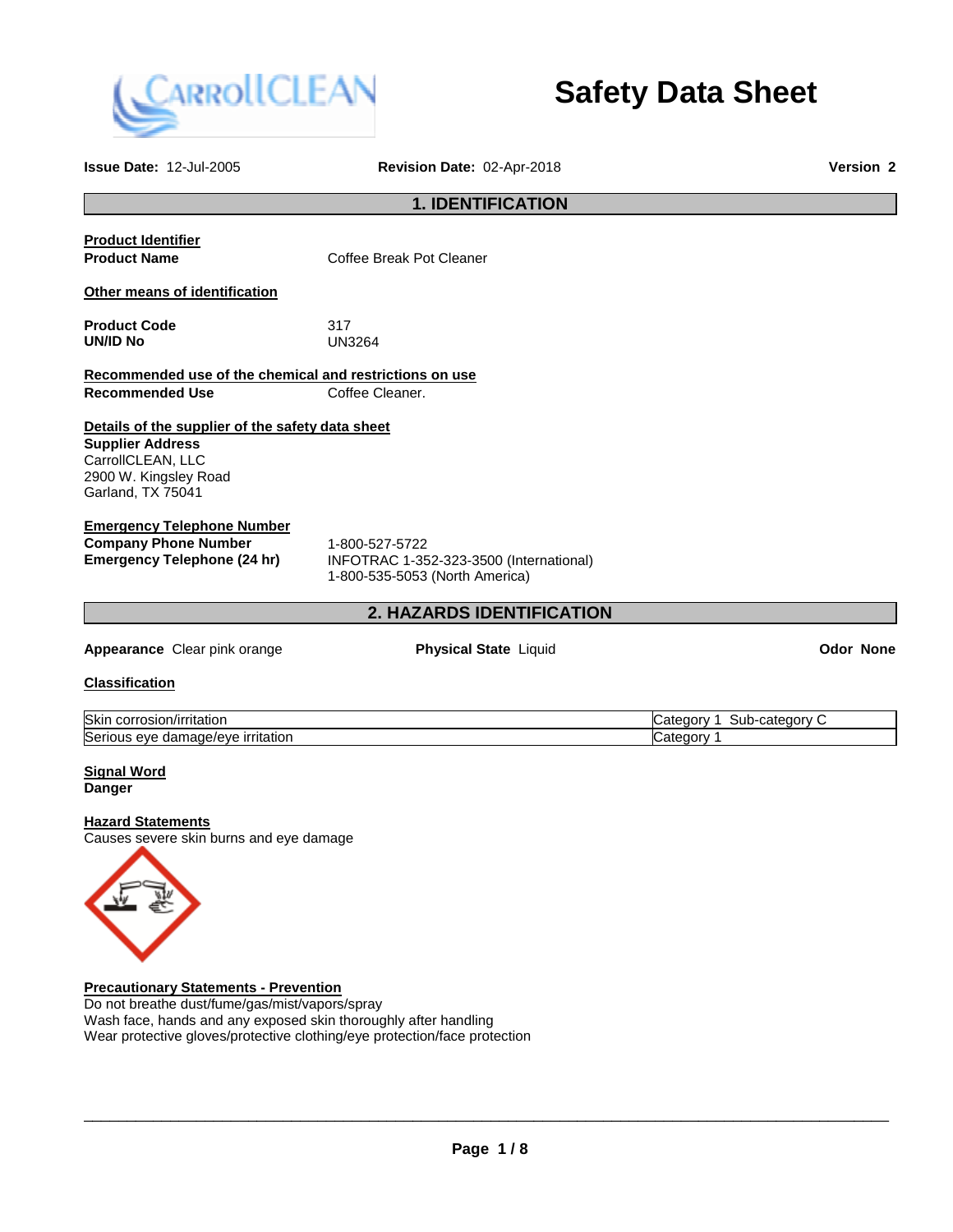## **Precautionary Statements - Response**

IF IN EYES: Rinse cautiously with water for several minutes. Remove contact lenses, if present and easy to do. Continue rinsing Immediately call a poison center or doctor/physician IF ON SKIN (or hair): Remove/Take off immediately all contaminated clothing. Rinse skin with water/shower Wash contaminated clothing before reuse IF INHALED: Remove victim to fresh air and keep at rest in a position comfortable for breathing Immediately call a poison center or doctor/physician IF SWALLOWED: rinse mouth. Do NOT induce vomiting

\_\_\_\_\_\_\_\_\_\_\_\_\_\_\_\_\_\_\_\_\_\_\_\_\_\_\_\_\_\_\_\_\_\_\_\_\_\_\_\_\_\_\_\_\_\_\_\_\_\_\_\_\_\_\_\_\_\_\_\_\_\_\_\_\_\_\_\_\_\_\_\_\_\_\_\_\_\_\_\_\_\_\_\_\_\_\_\_\_\_\_\_\_

# **Precautionary Statements - Storage**

Store locked up

#### **Precautionary Statements - Disposal**

Dispose of contents/container to an approved waste disposal plant

#### **3. COMPOSITION/INFORMATION ON INGREDIENTS**

| $P_{\text{hame}}$<br>Name         | MC N<br>÷<br>$-11$               | - 04<br>w. |
|-----------------------------------|----------------------------------|------------|
| Acıd<br>$ -$<br>noric<br>ากร<br>- | 7664-<br>ററ<br>$\sim$<br>ື<br>-- | J.J        |

## **4. FIRST-AID MEASURES**

**First Aid Measures**

| <b>Eye Contact</b>                  | Rinse immediately with plenty of water, also under the eyelids, for at least 15 minutes. Seek<br>immediate medical attention/advice.                                                              |
|-------------------------------------|---------------------------------------------------------------------------------------------------------------------------------------------------------------------------------------------------|
| <b>Skin Contact</b>                 | Take off contaminated clothing. Wash off immediately with plenty of water for at least 15<br>minutes. If irritation persists, seek medical attention. Wash contaminated clothing before<br>reuse. |
| <b>Inhalation</b>                   | Remove to fresh air. Call a physician immediately.                                                                                                                                                |
| Ingestion                           | Give large quantities of water. Do not induce vomiting. Get medical attention.                                                                                                                    |
| Most important symptoms and effects |                                                                                                                                                                                                   |
|                                     |                                                                                                                                                                                                   |

# **Indication of any immediate medical attention and special treatment needed**

throat or stomach.

**Notes to Physician**  Treat symptomatically.

# **5. FIRE-FIGHTING MEASURES**

**Symptoms Burning and/or irritation to eyes and skin. Ingestion may cause severe burns to mouth,** 

#### **Suitable Extinguishing Media**

Use extinguishing measures that are appropriate to local circumstances and the surrounding environment.

**Unsuitable Extinguishing Media** Not determined.

#### **Specific Hazards Arising from the Chemical**

None known.

#### **Protective equipment and precautions for firefighters**

As in any fire, wear self-contained breathing apparatus pressure-demand, MSHA/NIOSH (approved or equivalent) and full protective gear.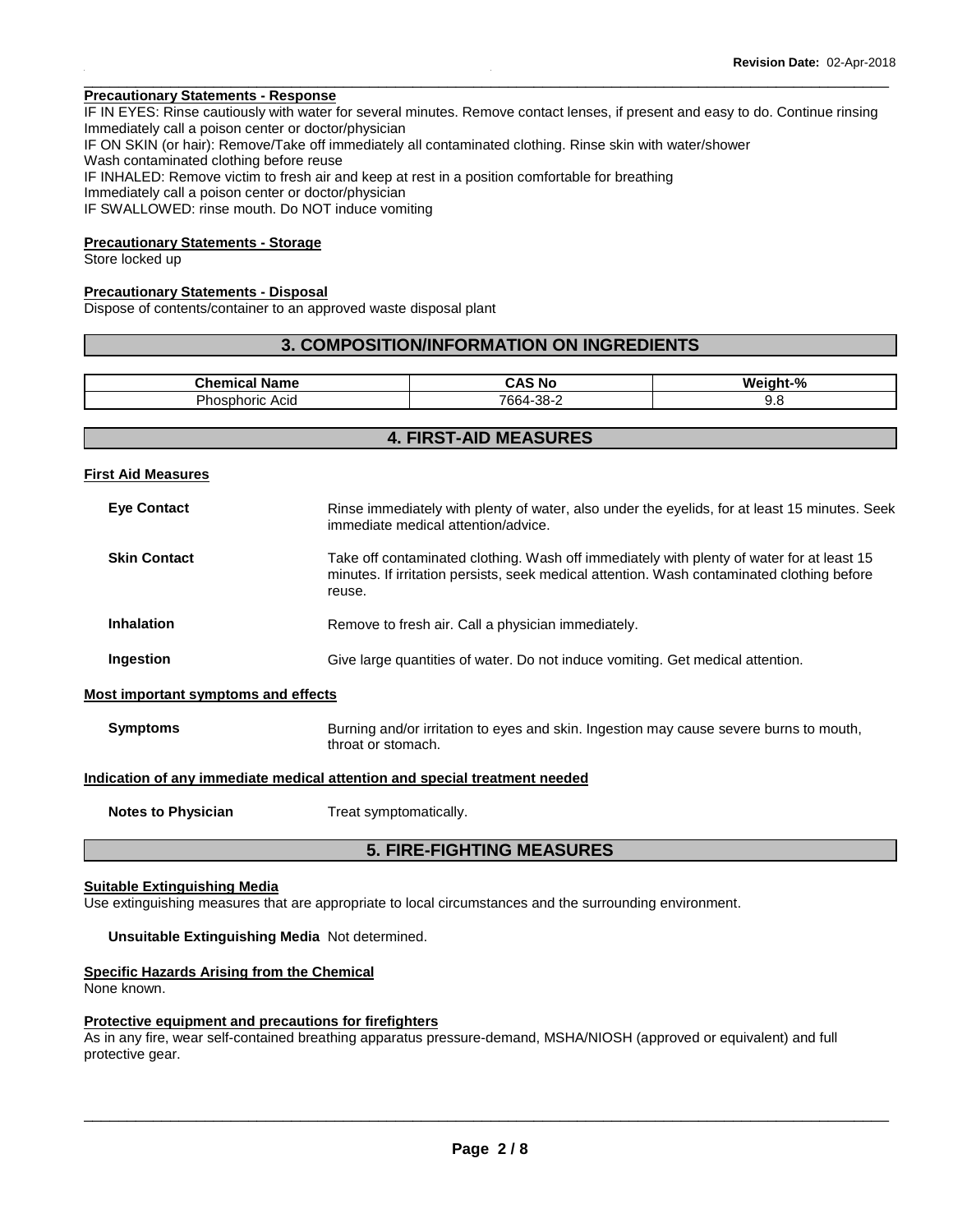# \_\_\_\_\_\_\_\_\_\_\_\_\_\_\_\_\_\_\_\_\_\_\_\_\_\_\_\_\_\_\_\_\_\_\_\_\_\_\_\_\_\_\_\_\_\_\_\_\_\_\_\_\_\_\_\_\_\_\_\_\_\_\_\_\_\_\_\_\_\_\_\_\_\_\_\_\_\_\_\_\_\_\_\_\_\_\_\_\_\_\_\_\_ **6. ACCIDENTAL RELEASE MEASURES**

#### **Personal precautions, protective equipment and emergency procedures**

**Personal Precautions Use personal protective equipment as required.** 

#### **Methods and material for containment and cleaning up**

| <b>Methods for Containment</b> | Prevent further leakage or spillage if safe to do so.                                                                                                      |
|--------------------------------|------------------------------------------------------------------------------------------------------------------------------------------------------------|
| <b>Methods for Clean-Up</b>    | Flood area with water and then mop up. Product may be neutralized with baking soda.<br>Dispose of in accordance with federal, state and local regulations. |

# **7. HANDLING AND STORAGE**

#### **Precautions for safe handling**

| Advice on Safe Handling                                      | Handle in accordance with good industrial hygiene and safety practice. Do not destroy or<br>deface the label. Wash thoroughly after handling. Use personal protection recommended in<br>Section 8. Do not breathe dust/fume/gas/mist/vapors/spray. |
|--------------------------------------------------------------|----------------------------------------------------------------------------------------------------------------------------------------------------------------------------------------------------------------------------------------------------|
| Conditions for safe storage, including any incompatibilities |                                                                                                                                                                                                                                                    |

# **Storage Conditions** Keep containers tightly closed in a dry, cool and well-ventilated place. Store containers upright. Store locked up.

| <b>Incompatible Materials</b> | Oxidizing agents. Bleach. Strong alkalis. Strong acids. |  |
|-------------------------------|---------------------------------------------------------|--|
|                               |                                                         |  |

# **8. EXPOSURE CONTROLS/PERSONAL PROTECTION**

#### **Exposure Guidelines**

| <b>Chemical Name</b> | <b>ACGIH TLV</b>          | <b>OSHA PEL</b>                    | <b>NIOSH IDLH</b>           |
|----------------------|---------------------------|------------------------------------|-----------------------------|
| Phosphoric Acid      | STEL: 3 mg/m <sup>3</sup> | TWA: 1 $mq/m3$                     | IDLH: $1000 \text{ mg/m}^3$ |
| 7664-38-2            | TWA: 1 $ma/m3$            | (vacated) TWA: 1 mg/m <sup>3</sup> | TWA: 1 $ma/m3$              |
|                      |                           | (vacated) STEL: $3 \text{ ma/m}^3$ | STEL: 3 ma/m <sup>3</sup>   |

#### **Appropriate engineering controls**

**Engineering Controls Apply technical measures to comply with the occupational exposure limits.** 

#### **Individual protection measures, such as personal protective equipment**

**Eye/Face Protection Goggles.** 

**Skin and Body Protection** Rubber gloves.

**Respiratory Protection Ensure adequate ventilation, especially in confined areas.** 

**General Hygiene Considerations** Handle in accordance with good industrial hygiene and safety practice.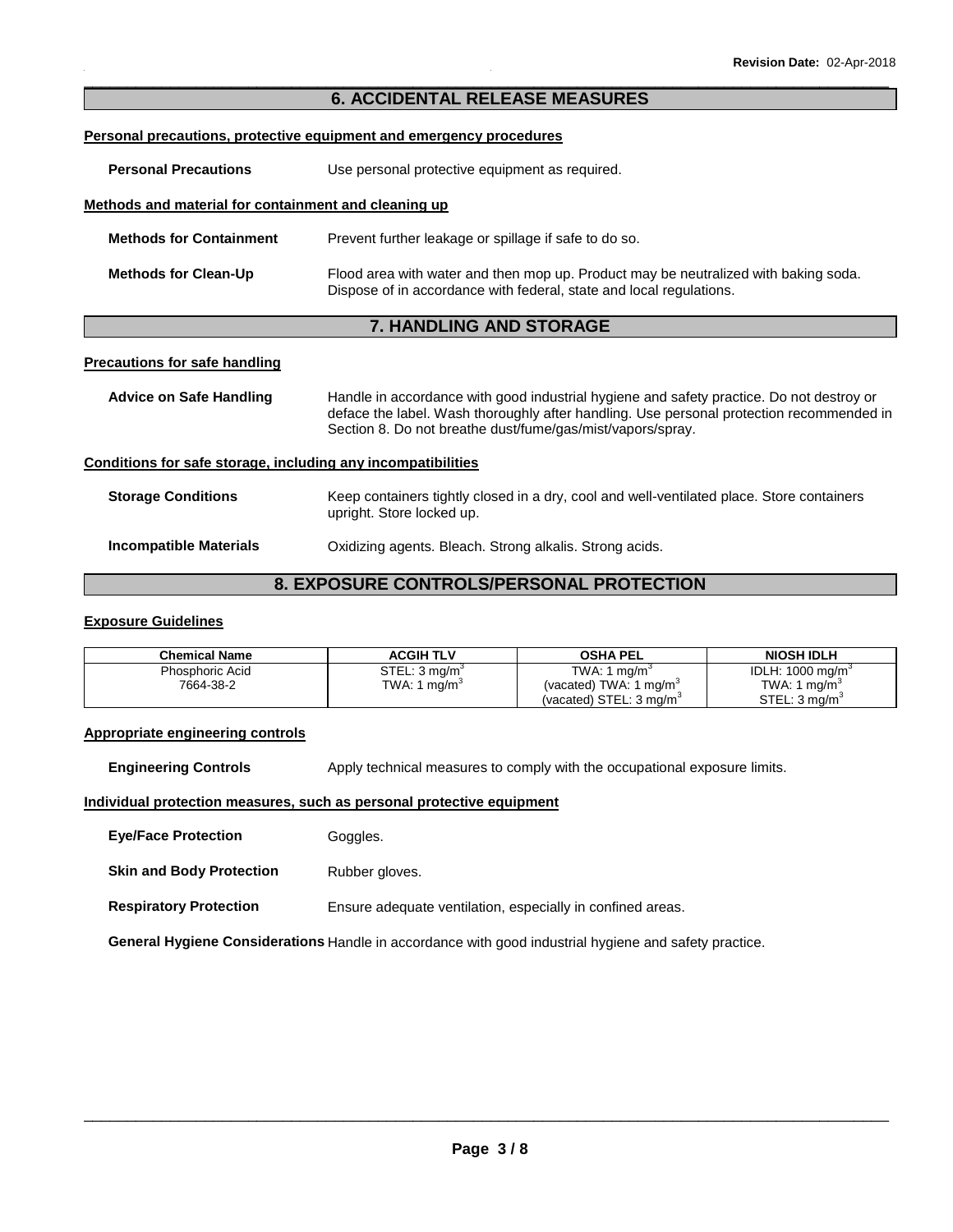# \_\_\_\_\_\_\_\_\_\_\_\_\_\_\_\_\_\_\_\_\_\_\_\_\_\_\_\_\_\_\_\_\_\_\_\_\_\_\_\_\_\_\_\_\_\_\_\_\_\_\_\_\_\_\_\_\_\_\_\_\_\_\_\_\_\_\_\_\_\_\_\_\_\_\_\_\_\_\_\_\_\_\_\_\_\_\_\_\_\_\_\_\_ **9. PHYSICAL AND CHEMICAL PROPERTIES**

#### **Information on basic physical and chemical properties**

| <b>Physical State</b>               | Liquid                   |                  |      |
|-------------------------------------|--------------------------|------------------|------|
| Appearance                          | Clear Light pink /orange | Odor             | None |
|                                     |                          |                  |      |
|                                     |                          |                  |      |
| <b>Property</b>                     | <b>Values</b>            | Remarks • Method |      |
| рH                                  | 1.6                      |                  |      |
| <b>Melting Point/Freezing Point</b> | Not available            |                  |      |
| <b>Boiling Point/Boiling Range</b>  | Not determined           |                  |      |
| <b>Flash Point</b>                  | None (will not burn)     |                  |      |
| <b>Evaporation Rate</b>             | Not determined           |                  |      |
| <b>Flammability (Solid, Gas)</b>    | $n/a$ -liquid            |                  |      |
| <b>Upper Flammability Limits</b>    | Not determined           |                  |      |
| <b>Lower Flammability Limit</b>     | Not determined           |                  |      |
| <b>Vapor Pressure</b>               | Not available            |                  |      |
| <b>Vapor Density</b>                | Not determined           |                  |      |
| <b>Specific Gravity</b>             | 1.08                     | $(1=Water)$      |      |
| <b>Water Solubility</b>             | Completely soluble       |                  |      |
| Solubility in other solvents        | Not determined           |                  |      |
| <b>Partition Coefficient</b>        | Not determined           |                  |      |
| <b>Auto-ignition Temperature</b>    | Not determined           |                  |      |
| <b>Decomposition Temperature</b>    | Not determined           |                  |      |
| <b>Kinematic Viscosity</b>          | Not determined           |                  |      |
| <b>Dynamic Viscosity</b>            | Not determined           |                  |      |
| <b>Explosive Properties</b>         | Not determined           |                  |      |
| <b>Oxidizing Properties</b>         | Not determined           |                  |      |

# **10. STABILITY AND REACTIVITY**

#### **Reactivity**

Not reactive under normal conditions.

## **Chemical Stability**

Stable under recommended storage conditions.

#### **Possibility of Hazardous Reactions**

None under normal processing.

# **Conditions to Avoid**

Keep out of reach of children.

#### **Incompatible Materials**

Oxidizing agents. Bleach. Strong alkalis. Strong acids.

#### **Hazardous Decomposition Products**

None known based on information supplied.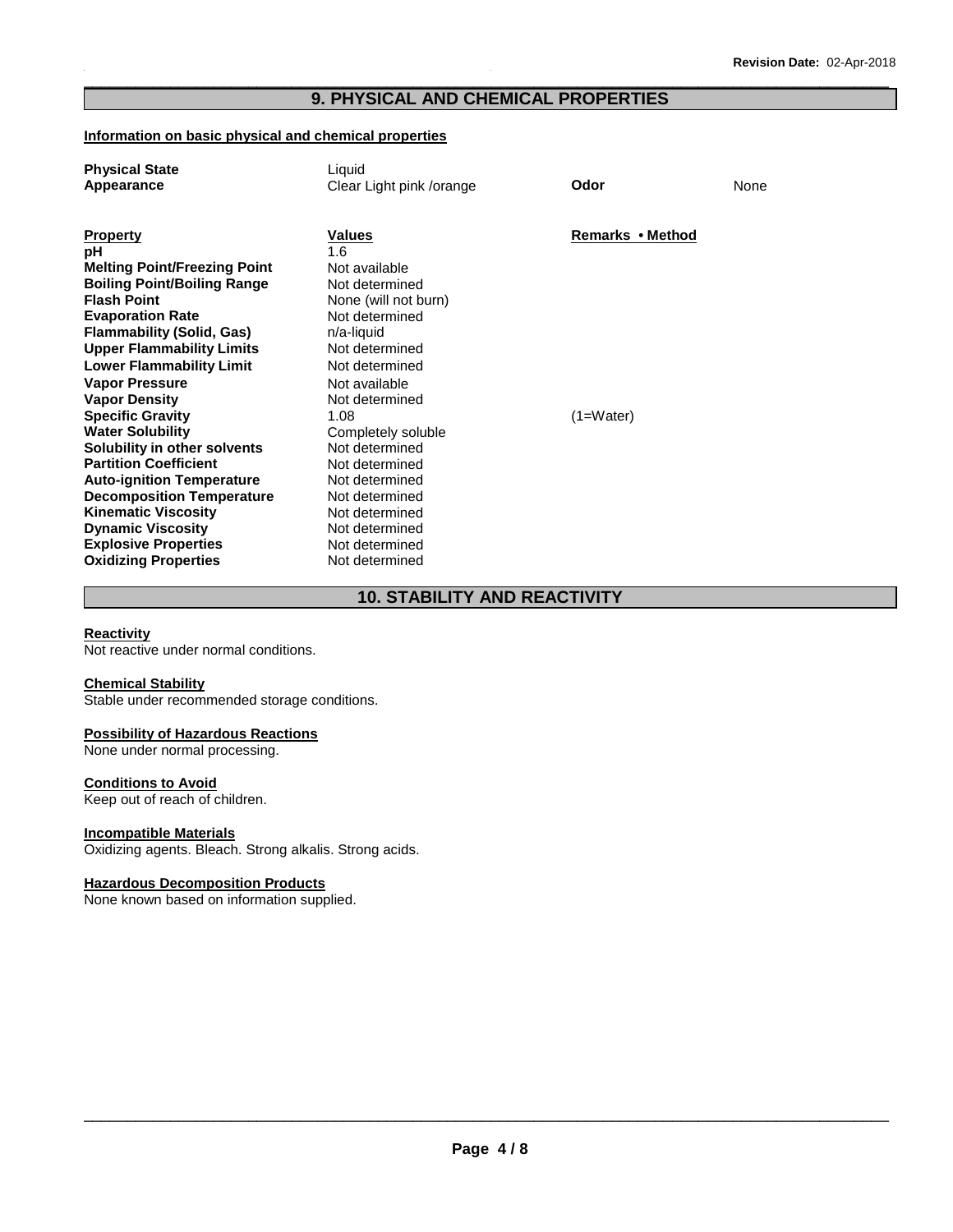# \_\_\_\_\_\_\_\_\_\_\_\_\_\_\_\_\_\_\_\_\_\_\_\_\_\_\_\_\_\_\_\_\_\_\_\_\_\_\_\_\_\_\_\_\_\_\_\_\_\_\_\_\_\_\_\_\_\_\_\_\_\_\_\_\_\_\_\_\_\_\_\_\_\_\_\_\_\_\_\_\_\_\_\_\_\_\_\_\_\_\_\_\_ **11. TOXICOLOGICAL INFORMATION**

#### **Information on likely routes of exposure**

| <b>Product Information</b> |                                  |
|----------------------------|----------------------------------|
| <b>Eye Contact</b>         | Causes severe eye damage.        |
| <b>Skin Contact</b>        | Causes severe skin burns.        |
| <b>Inhalation</b>          | Avoid breathing vapors or mists. |
| Ingestion                  | Do not taste or swallow.         |

#### **Component Information**

| <b>Chemical Name</b>                | Oral LD50           | Dermal LD50                                  | <b>Inhalation LC50</b>            |
|-------------------------------------|---------------------|----------------------------------------------|-----------------------------------|
| <b>Phosphoric Acid</b><br>7664-38-2 | = 1530 mg/kg (Rat)  | $= 2730$ mg/kg (Rabbit)                      | > 850 mg/m <sup>3</sup> (Rat) 1 h |
| <b>Trade Secret</b>                 | $= 887$ mg/kg (Rat) | $= 2500$ mg/kg (Rat) > 5000 mg/kg<br>Rabbit) |                                   |

#### **Information on physical, chemical and toxicological effects**

**Symptoms** Please see section 4 of this SDS for symptoms.

#### **Delayed and immediate effects as well as chronic effects from short and long-term exposure**

**Carcinogenicity** This product does not contain any carcinogens or potential carcinogens as listed by OSHA, IARC or NTP.

# **Numerical measures of toxicity**

Not determined

# **12. ECOLOGICAL INFORMATION**

## **Ecotoxicity**

An environmental hazard cannot be excluded in the event of unprofessional handling or disposal.

| <b>Chemical Name</b> | Algae/aguatic plants | ™ish | Toxicitv to<br>microorganisms | Crustacea                           |
|----------------------|----------------------|------|-------------------------------|-------------------------------------|
| <b>Trade Secret</b>  |                      |      |                               | 50: 24 h Daphnia magna<br>ma/L EC50 |

#### **Persistence/Degradability**

Not determined.

# **Bioaccumulation**

Not determined.

**Mobility** Not determined

# **Other Adverse Effects**

Not determined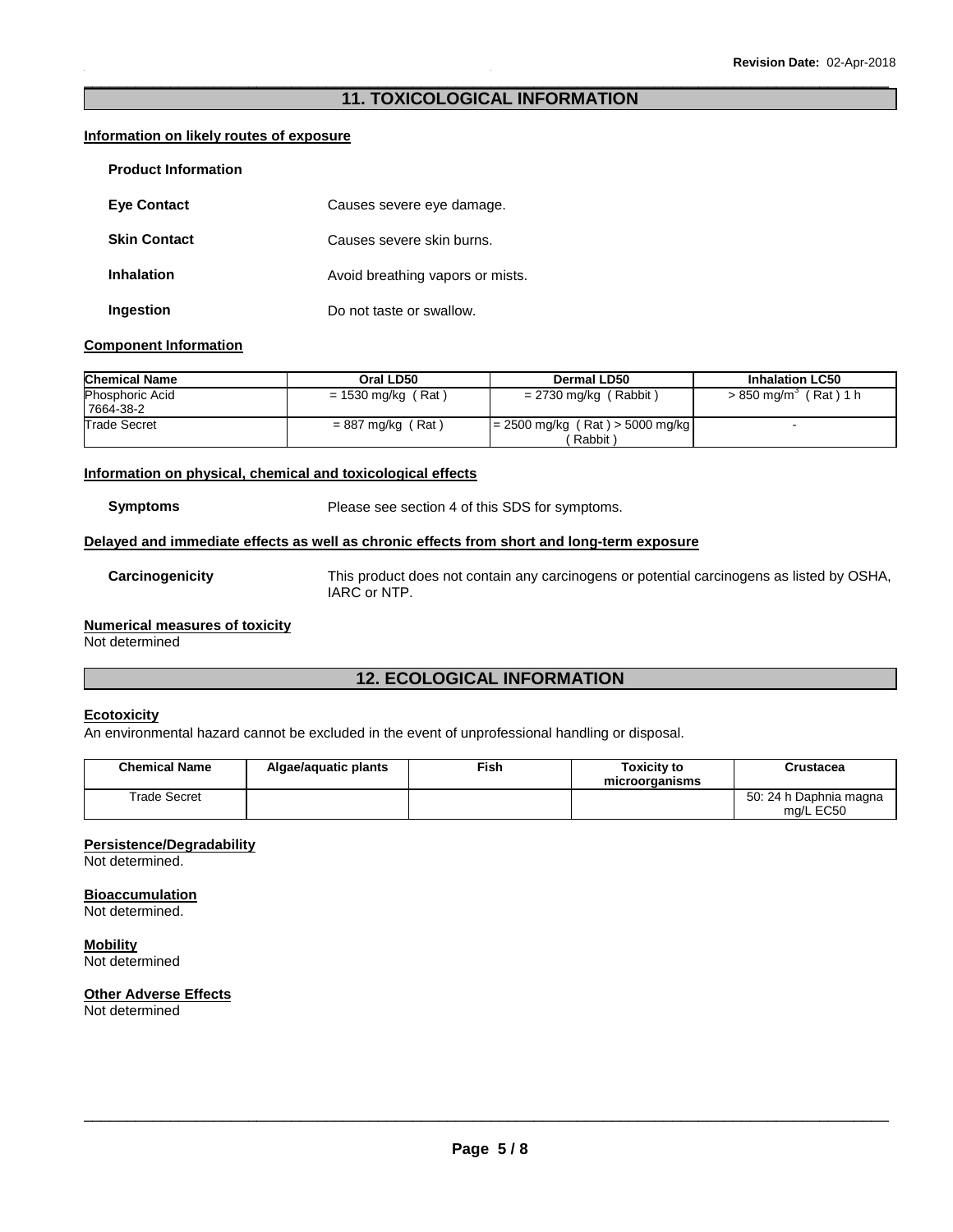# \_\_\_\_\_\_\_\_\_\_\_\_\_\_\_\_\_\_\_\_\_\_\_\_\_\_\_\_\_\_\_\_\_\_\_\_\_\_\_\_\_\_\_\_\_\_\_\_\_\_\_\_\_\_\_\_\_\_\_\_\_\_\_\_\_\_\_\_\_\_\_\_\_\_\_\_\_\_\_\_\_\_\_\_\_\_\_\_\_\_\_\_\_ **13. DISPOSAL CONSIDERATIONS**

# **Waste Treatment Methods**

| <b>Disposal of Wastes</b>     | Disposal should be in accordance with applicable regional, national and local laws and<br>regulations. |
|-------------------------------|--------------------------------------------------------------------------------------------------------|
| <b>Contaminated Packaging</b> | Disposal should be in accordance with applicable regional, national and local laws and<br>regulations. |

# **California Hazardous Waste Status**

**Packing Group 111** 

| <b>Chemical Name</b> | <b>California Hazardous Waste Status</b> |
|----------------------|------------------------------------------|
| Phosphoric Acid      | Corrosive                                |
| 7664-38-2            |                                          |

# **14. TRANSPORT INFORMATION**

| <b>Note</b>                                                                                          | Please see current shipping paper for most up to date shipping information, including<br>exemptions and special circumstances. |
|------------------------------------------------------------------------------------------------------|--------------------------------------------------------------------------------------------------------------------------------|
| <b>DOT</b><br>UN/ID No<br><b>Proper Shipping Name</b><br><b>Hazard Class</b><br><b>Packing Group</b> | UN3264<br>Corrosive liquid, acidic, inorganic, n.o.s. (Phosphoric acid)<br>8<br>Ш                                              |
| IATA<br>UN/ID No<br><b>Proper Shipping Name</b><br><b>Hazard Class</b><br><b>Packing Group</b>       | <b>UN3264</b><br>Corrosive liquid, acidic, inorganic, n.o.s. (Phosphoric acid)<br>8<br>Ш                                       |
| <b>IMDG</b><br><b>UN/ID No</b><br><b>Proper Shipping Name</b><br><b>Hazard Class</b>                 | <b>UN3264</b><br>Corrosive liquid, acidic, inorganic, n.o.s. (Phosphoric acid)<br>8                                            |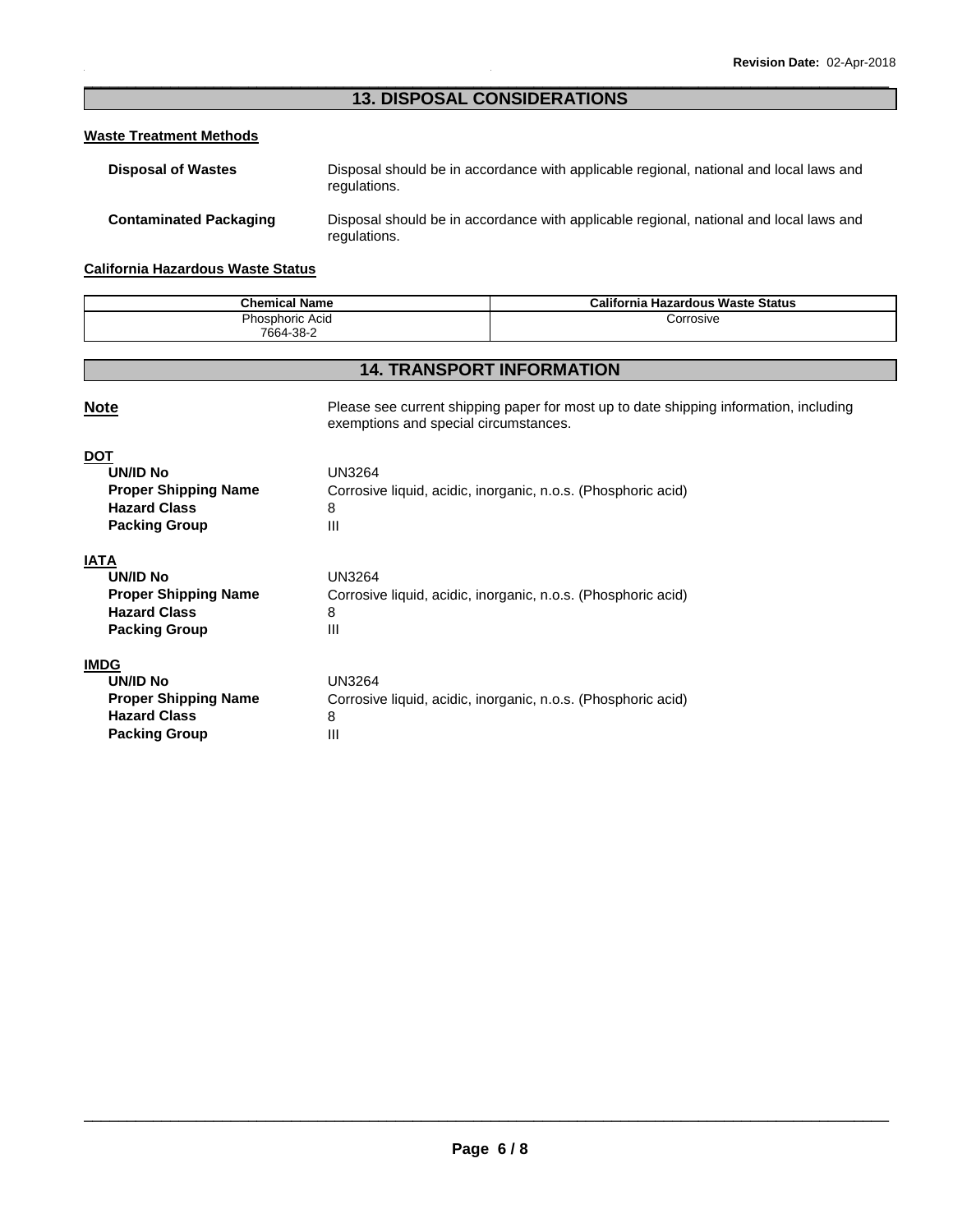# \_\_\_\_\_\_\_\_\_\_\_\_\_\_\_\_\_\_\_\_\_\_\_\_\_\_\_\_\_\_\_\_\_\_\_\_\_\_\_\_\_\_\_\_\_\_\_\_\_\_\_\_\_\_\_\_\_\_\_\_\_\_\_\_\_\_\_\_\_\_\_\_\_\_\_\_\_\_\_\_\_\_\_\_\_\_\_\_\_\_\_\_\_ **15. REGULATORY INFORMATION**

## **International Inventories**

**TSCA** Listed **Legend:** 

**TSCA** - United States Toxic Substances Control Act Section 8(b) Inventory

**DSL/NDSL** - Canadian Domestic Substances List/Non-Domestic Substances List

**EINECS/ELINCS** - European Inventory of Existing Chemical Substances/European List of Notified Chemical Substances

**ENCS** - Japan Existing and New Chemical Substances

**IECSC** - China Inventory of Existing Chemical Substances

**KECL** - Korean Existing and Evaluated Chemical Substances

**PICCS** - Philippines Inventory of Chemicals and Chemical Substances

# **US Federal Regulations**

## **CERCLA**

| <b>Chemical Name</b>   | <b>Hazardous Substances RQs</b> | <b>CERCLA/SARA RQ</b> | <b>Reportable Quantity (RQ)</b> |
|------------------------|---------------------------------|-----------------------|---------------------------------|
| <b>Phosphoric Acid</b> | 5000 lb                         |                       | I RQ<br><b>RQ 5000 lb final</b> |
| 7664-38-2              |                                 |                       | RQ 2270 kg final RQ             |

## **SARA 313**

Section 313 of Title III of the Superfund Amendments and Reauthorization Act of 1986 (SARA). This product does not contain any chemicals which are subject to the reporting requirements of the Act and Title 40 of the Code of Federal Regulations, Part 372

# **CWA (Clean Water Act)**

| Component                          | <b>CWA - Reportable</b><br>Quantities | <b>CWA - Toxic Pollutants CWA - Priority Pollutants</b> | <b>CWA - Hazardous</b><br><b>Substances</b> |
|------------------------------------|---------------------------------------|---------------------------------------------------------|---------------------------------------------|
| Phosphoric Acid<br>7664-38-2 (9.8) | 5000 lb                               |                                                         |                                             |

#### **US State Regulations**

#### **U.S. State Right-to-Know Regulations**

| <b>Chemical Name</b>         | <b>New Jersey</b> | <b>Massachusetts</b> | Pennsylvania |
|------------------------------|-------------------|----------------------|--------------|
| Phosphoric Acid<br>7664-38-2 |                   |                      |              |
| Trade Secret                 |                   |                      |              |